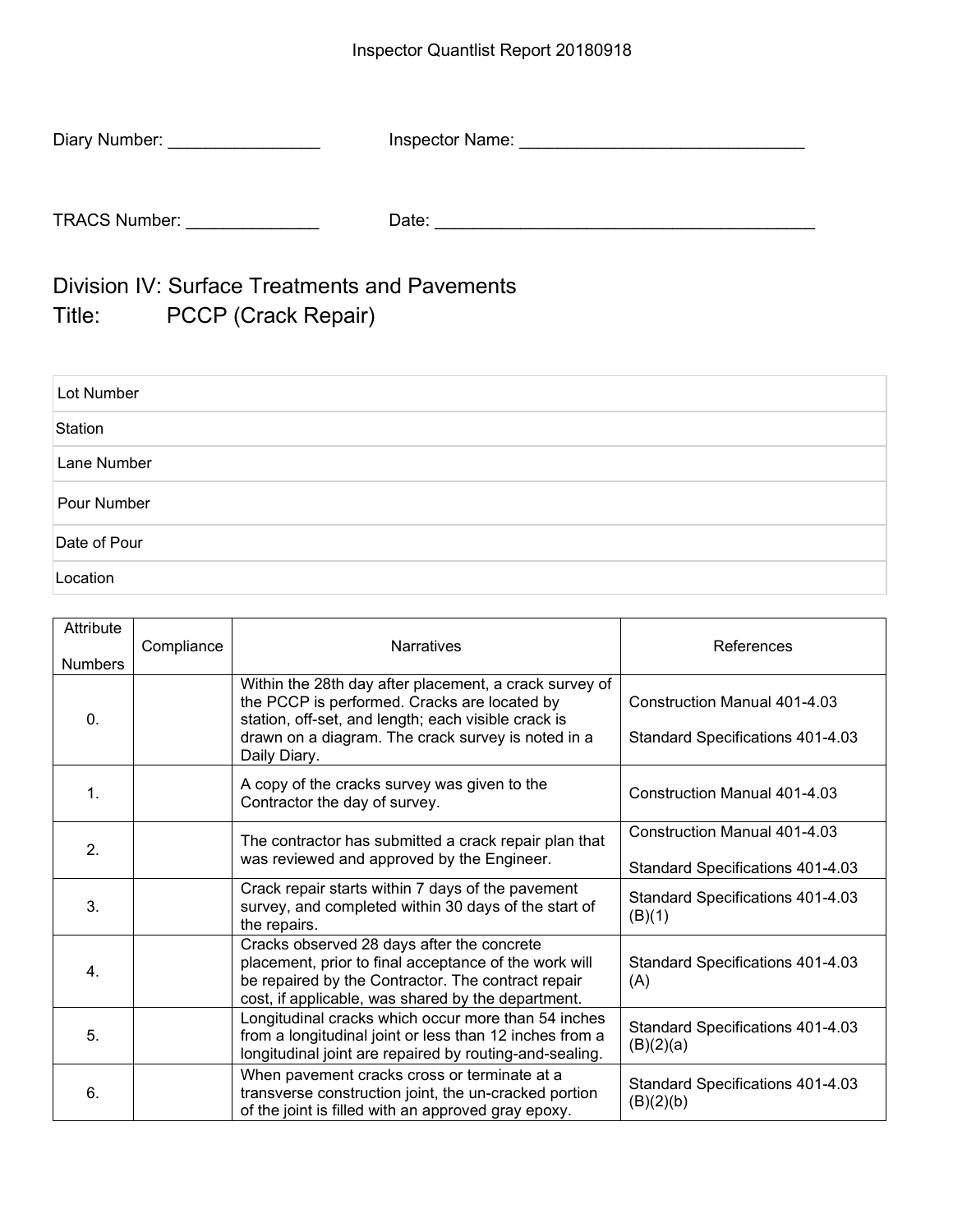| 7.  | Cracks within wheel paths are considered<br>unrepairable as defined; and the damaged pavement<br>is removed and replaced.                                                                                                                                                                                        | <b>Standard Specifications 401-</b><br>4.03(B)(2)(c) |
|-----|------------------------------------------------------------------------------------------------------------------------------------------------------------------------------------------------------------------------------------------------------------------------------------------------------------------|------------------------------------------------------|
| 8.  | Pavement containing multiple cracks through the full<br>depth of the slab, separating the slab into three or<br>more parts, is entirely removed and replaced.                                                                                                                                                    | Standard Specifications 401-4.03<br>(C)              |
| 9.  | Pavement to be removed is cut full-depth prior to<br>removal. In order to minimize over-cutting; four inch<br>diameter, full depth cores shall be drilled at the<br>corners of the pavement to be removed.                                                                                                       | Standard Specifications 401-4.03<br>(C)              |
| 10. | After removal of cracked pavement, dowel bars are<br>placed by drilling and anchoring using an approved<br>epoxy at mid-depth of the existing concrete slab.                                                                                                                                                     | Standard Specifications 401-4.03<br>(C)              |
| 11. | Cracked pavement was removed and replaced to the<br>limits established by the Engineer.                                                                                                                                                                                                                          | Standard Specifications 401-4.03<br>(C)              |
| 12. | When routing-and-sealing crack repair is required, the<br>top of the crack is routed to a depth of at least 3/4<br>inch and to a width of not less than 3/8 inch or more<br>than 5/8 inch wide.                                                                                                                  | Standard Specifications 401-4.03<br>(B)(3)(a)        |
| 13. | Routing machines are capable of closely following the<br>crack and widening the crack without spalling or<br>damaging the concrete further.                                                                                                                                                                      | Standard Specifications 401-4.03<br>(B)(3)(a)        |
| 14. | Loose or fractured concrete is removed. Routed<br>cracks are thoroughly cleaned and sealed with an<br>approved gray silicon sealant.                                                                                                                                                                             | Standard Specifications 401-4.03<br>(B)(3)(a)        |
| 15. | When epoxy-injection crack repair is specified, cracks<br>are to be pressure injected with an approved gray<br>colored epoxy.                                                                                                                                                                                    | Standard Specifications 401-4.03<br>(B)(3)(b)        |
| 16. | Pressure injection of epoxy is done only between the<br>hours of 11:00 p.m. and 7:00 a.m.                                                                                                                                                                                                                        | Standard Specifications 401-4.03<br>(B)(3)(b)        |
| 17. | Pavement containing a single diagonal crack<br>intersecting transverse and longitudinal joints within<br>1/3 the width and length of the slab from the corner is<br>repaired by removing and replacing the smaller<br>portion of the slab.                                                                       | Standard Specifications 401-4.03<br>(C)              |
| 18. | When replacing pavement at longitudinal construction<br>joints; epoxy coated smooth dowels are 24 inches<br>long, 5/8 inch in diameter and spaced at 30 inch<br>centers.                                                                                                                                         | Standard Specifications 401-4.03<br>(C)              |
| 19. | When replacing pavement at transverse construction<br>joints; load transfer dowels are epoxy-coated, 24<br>inches long by 1 1/2 inches in diameter and spaced at<br>12 inch centers.                                                                                                                             | Standard Specifications 401-4.03<br>(C)              |
| 20. | Epoxy coated, smooth dowel bars are placed in<br>construction joints that match existing TWP joints.<br>The dowels are 24-inch long, 1 1/2 inches in<br>diameter, placed at distances of 6, 24, 42, 90, 117,<br>and 135 inches from the adjacent longitudinal joint<br>which is nearest to the outside shoulder. | Standard Specifications 401-4.03<br>(C)              |
| 21. | New PCCP is placed, finished and cured using the<br>requirements for the original pavement plan, the<br>1006-6 curing section and approved mix design.                                                                                                                                                           | Standard Specifications 401-4.03<br>(C)              |
| 22. | Transverse cracks in PCCP with dowel assemblies<br>are repaired by the epoxy-injection method after any<br>immediately adjacent uncracked joints are deepened<br>to 1/2 inch above the dowels.                                                                                                                   | Standard Specifications 401-4.03<br>(B)(2)(a)        |